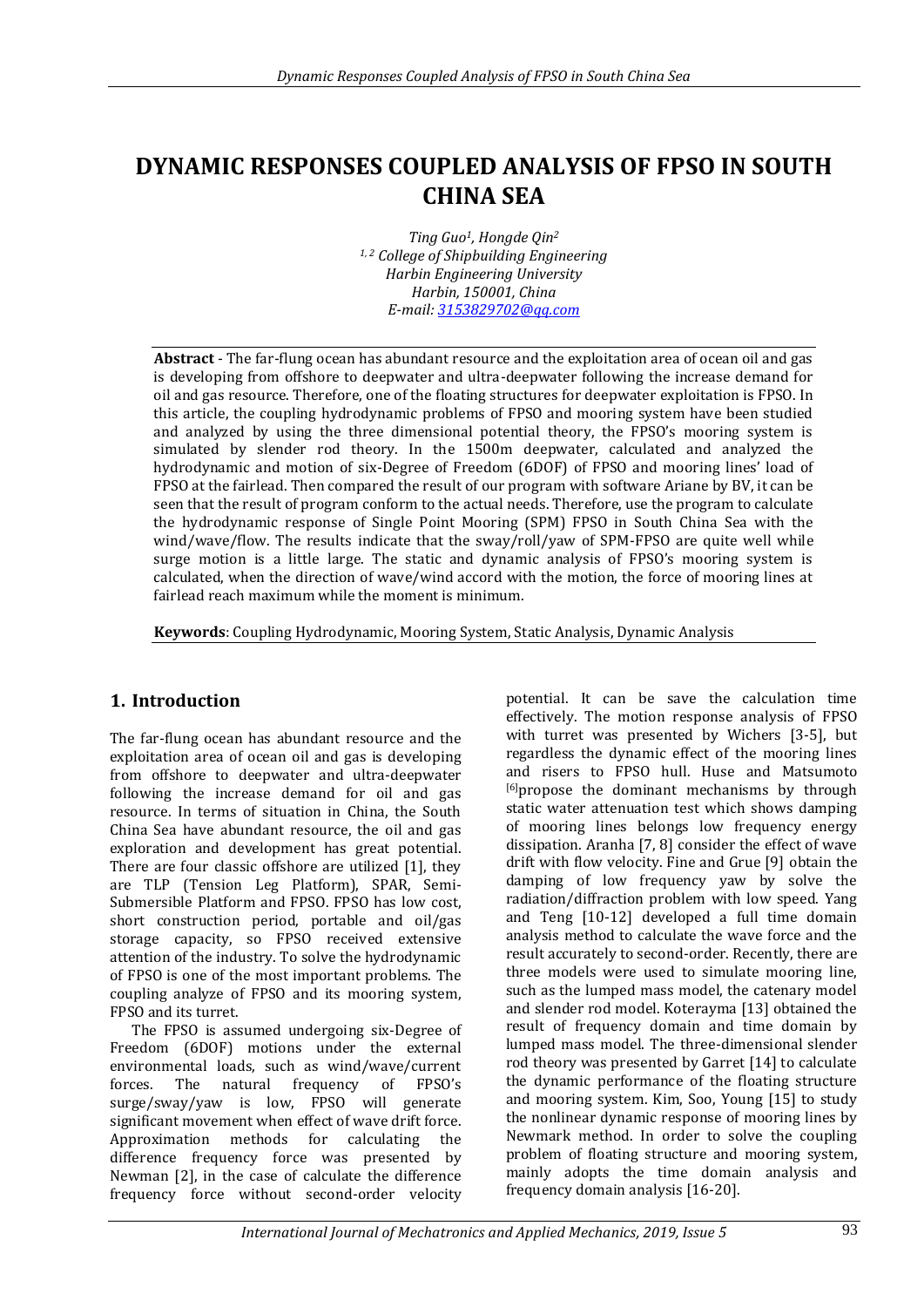In this paper, we use the three-dimensional potential theory to compute the hydrodynamic coefficients, motion response of 6DOF, then calculate the load of mooring lines at fairlead by use slender rod theory in the dynamic analysis and static analysis, respectively [21-24].

# **2. Hydrodynamic of FPSO and Slender Rod Theory**

### **Potential theory**

The Cartesian coordinate system (*x*, *y*, *z*) is established on the static water surface, the *z*-axis oriented positively upward. The velocity potential equation can be given according to the ideal fluid assumptions:

$$
\Delta \Phi = \frac{\partial^2 \Phi}{\partial x^2} + \frac{\partial^2 \Phi}{\partial y^2} + \frac{\partial^2 \Phi}{\partial z^2} = 0
$$
 (1)

Where the  $\Phi$  is velocity potential.

Nonlinear free-surface condition and wavesurface equation are:

$$
\left\{\frac{\partial^2 \Phi}{\partial t^2} + g \frac{\partial \Phi}{\partial z} + 2\nabla \Phi \nabla \frac{\partial^2 \Phi}{\partial z^2} = 0\right\}_{z=\eta}
$$
\n
$$
\eta = \left\{-\frac{1}{g} \left(\frac{\partial \Phi}{\partial t} + \frac{1}{2} \nabla \Phi \bullet \nabla \Phi\right)\right\}_{z=\eta}
$$
\n(2)

The velocity potential satisfy the boundary conditions of the seabed is:

$$
\frac{\partial \Phi}{\partial z} = 0 \quad z = -h \tag{4}
$$

The *h* indicate the water depth. The velocity potential also satisfy the corresponding to the bodysurface condition and the radiation condition. In order to solve the velocity potential and keep to the second-order items by perturbation expansion when the hypothesis of slight wave.

$$
\Phi = \varepsilon \phi^{(1)} + \varepsilon^2 \phi^{(2)} + O(\varepsilon^3)
$$
\n(5)

$$
\eta = \varepsilon \eta^{(1)} + \varepsilon^2 \eta^{(2)} + O(\varepsilon^3)
$$
  
Where  $\varepsilon = kA$  is perturbation coefficient

Where  $\varepsilon = kA$  is perturbation coefficient, *k* indicate the wave number, *A* is wave amplitude.

To solve the equations (2) and (3) by Taylor series expansion when  $z = 0$ , then substitute the equations (5) and (6) into equation of free-surface, respectively.

$$
\eta^{(1)} = -\frac{1}{g} \frac{\partial \phi^{(1)}}{\partial t}
$$
\n
$$
\eta^{(2)} = -\frac{1}{g} \frac{\partial \phi^{(2)}}{\partial t} - \frac{1}{2g} \nabla \phi^{(1)} \nabla \phi^{(1)} + \frac{1}{g^2} \frac{\partial \phi^{(1)}}{\partial t} \frac{\partial^2 \phi^{(1)}}{\partial z \partial t}
$$
\n(7)

$$
\frac{\partial^2 \phi^{(1)}}{\partial t^2} + g \frac{\partial \phi^{(1)}}{\partial z} = 0
$$
(9)  

$$
\frac{\partial^2 \phi^{(2)}}{\partial t^2} + g \frac{\partial \phi^{(2)}}{\partial z} = -2\nabla \phi^{(1)} \nabla \frac{\partial \phi^{(1)}}{\partial t} + \frac{1}{g} \frac{\partial \phi^{(1)}}{\partial t} \left( \frac{\partial^3 \phi^{(1)}}{\partial t^2 \partial z} + g \frac{\partial^2 \phi^{(1)}}{\partial t^2} \right)
$$
(10)

#### **Slender rod theory**

The slender rod model has strongly versatility, it can be simulate the mooring line and flexible bar such as marine riser, and better computation efficiency and precision.

The equilibrium equation of slender rod section can be provided by Newton's second law and moment equilibrium conditions.

$$
q + F' = \rho \ddot{r}(s, t) \tag{11}
$$

$$
M' + r' \times F + m = 0 \tag{12}
$$

Where, *q* is uniform external load by per unit, *F* is the shear stress on the unit, *M* is bending moment on the unit, *m* is torque by per unit, *r'* indicate the tangent direction of unit vector on the bar, *r(s, t)*is the displacement of pole central-line.

Assumption for uniform distribution, the axial stiffness of the total moment as follows:

$$
M = r' \times EIr'' + Hr'
$$
 (13)

Where *EI* and *H* indicate flexural rigidity and torque on the bar, respectively.

Combine the equations (12) and (13) can obtain the equation as follows:

$$
r \times \left[ \left( Elr'' \right) + F \right] + H'r' + Hr'' + m = 0 \tag{14}
$$

Then dot product *r'* for equation (14), that is:

 $H' + mr' = 0$  $(15)$ When  $H = 0$ ,  $m = 0$ , the equation (15) can be written as:

$$
r' \times \left[ \left( Elr'' \right) + F \right] = 0 \tag{16}
$$

Post-multiplication *r'* for equation (16), can be obtained as:

$$
r \times \left[ \left( EIr^{\prime\prime} \right)^{\prime} + F \right] \times r^{\prime} = 0
$$
  
\n
$$
\left[ \left( EIr^{\prime\prime} \right)^{\prime} + F \right] - \left( r^{\prime} \times \left[ \left( EIr^{\prime\prime} \right)^{\prime} + F \right] \right) \times r^{\prime} = 0
$$
 (17)  
\nAssumption the meaning line observation is:

Assumption the mooring line elongation is:  $(r' * r') = (1 + \varepsilon)^2$ (18)

 $Let$ 

$$
\lambda = r^* \left[ \left( EIr^{\prime\prime} \right)^2 + F \right] = T - EI\kappa^2 \tag{19}
$$

Where,  $F = -(EIr'')' + \lambda r'$ ,  $\kappa$  is the curvature of mooring line, *T* indicate the tension of mooring line.

So the governing equation of slender rod is:

$$
-(EIrn)''+(\lambda rn)'+q = \rho \ddot{r}(s,t)
$$
 (20)

The equation (20) and (18) are the basic governing equations of mooring line's static analysis and dynamic analysis.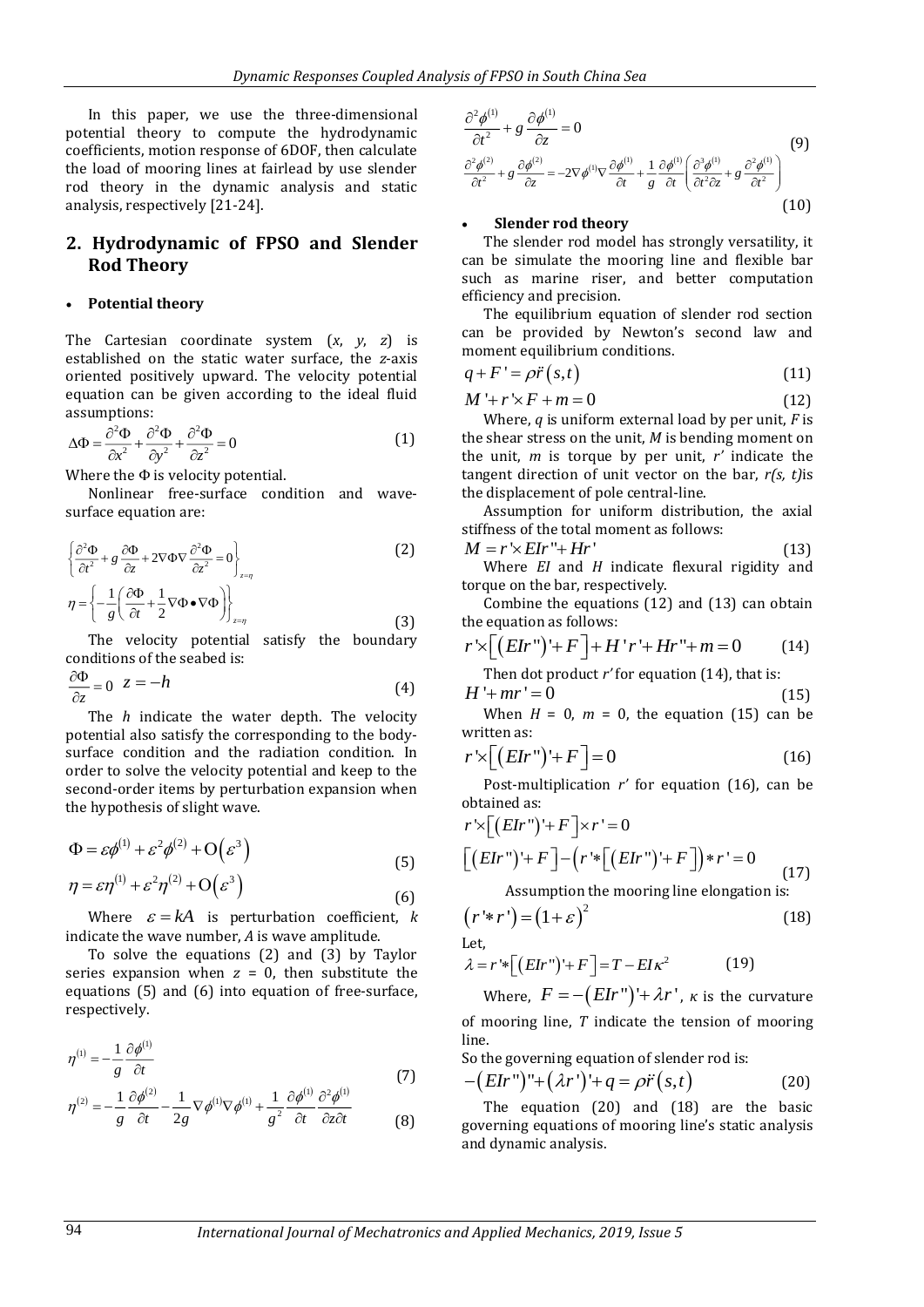# **3. Results and Discussion**

The table 1 shows the main parameters of FPSO in this study. Fig. 1 shows the model of FPSO in this research.

|                                                    | Table 1. The main parameters of FPSO |
|----------------------------------------------------|--------------------------------------|
| Lpp(m)                                             | 310.0                                |
| Breadth at waterline (m)                           | 47.17                                |
| Draff(m)                                           | 18.90                                |
| Vertical CoG above keel (m)                        | 13.32                                |
| Longitudinal CoG in front of Lpp/2 (m)             | 6.83                                 |
| Displacement (kg)                                  | $2.3862E + 08$                       |
| Roll radius of gyration (m)                        | 14.77                                |
| Pitch radius of gyration (m)                       | 77.47                                |
| Yaw radius of gyration (m)                         | 79.30                                |
| Turret position (in front of Longitudinal CoG) (m) | 84.62                                |
| Turret elevation below FPSO keel (m)               | 1.52                                 |
|                                                    |                                      |
| Turret diameter (m)                                | 15.85                                |
| Front wind area $(m^2)$                            | 1012                                 |
| Transverse wind area $(m2)$                        | 3772                                 |



*Figure 1. Model of FPSO*

#### **The analysis of 6DOF motions response of FPSO**

There is six Degree of Freedom motions for FPSO under the external environmental loads, such as surge, sway, heave, roll, pitch and yaw. The table 2 gives us the statistic of 6DOF motions of FPSO. The Mean is short for mean value, Std is short for standard deviation, Max is short for maximum and Min indicate minimum.

|             |                  |                 | Tuble 2. The statistic of objet inotions of 1150 |                  |
|-------------|------------------|-----------------|--------------------------------------------------|------------------|
| Motion      | Mean             | Std             | Max                                              | Min              |
| Surge $(m)$ | $-0.10062E + 03$ | $0.10083E + 02$ | $-0.68745E + 02$                                 | $-0.13326E + 03$ |
| Sway $(m)$  | 0.32006E-07      | 0.17342E-06     | 0.61843E-06                                      | $-0.42536E-06$   |
| Heave $(m)$ | $-0.56944E + 01$ | $0.11908E + 01$ | $-0.13261E + 01$                                 | $-0.10015E + 02$ |
| Roll (deg)  | 0.20025E-09      | 0.88863E-08     | 0.58196E-07                                      | $-0.61182E-07$   |
| Pitch (deg) | 0.55386E-01      | $0.12915E + 01$ | $0.45927E + 01$                                  | $-0.46059E + 01$ |
| Yaw (edg)   | $-0.38013E-07$   | 0.17102E-06     | 0.44091E-06                                      | $-0.47798E-06$   |

## *Table 2. The statistic of 6DOF motions of FPSO*



*Figure 2. The layout configuration of turret mooring system*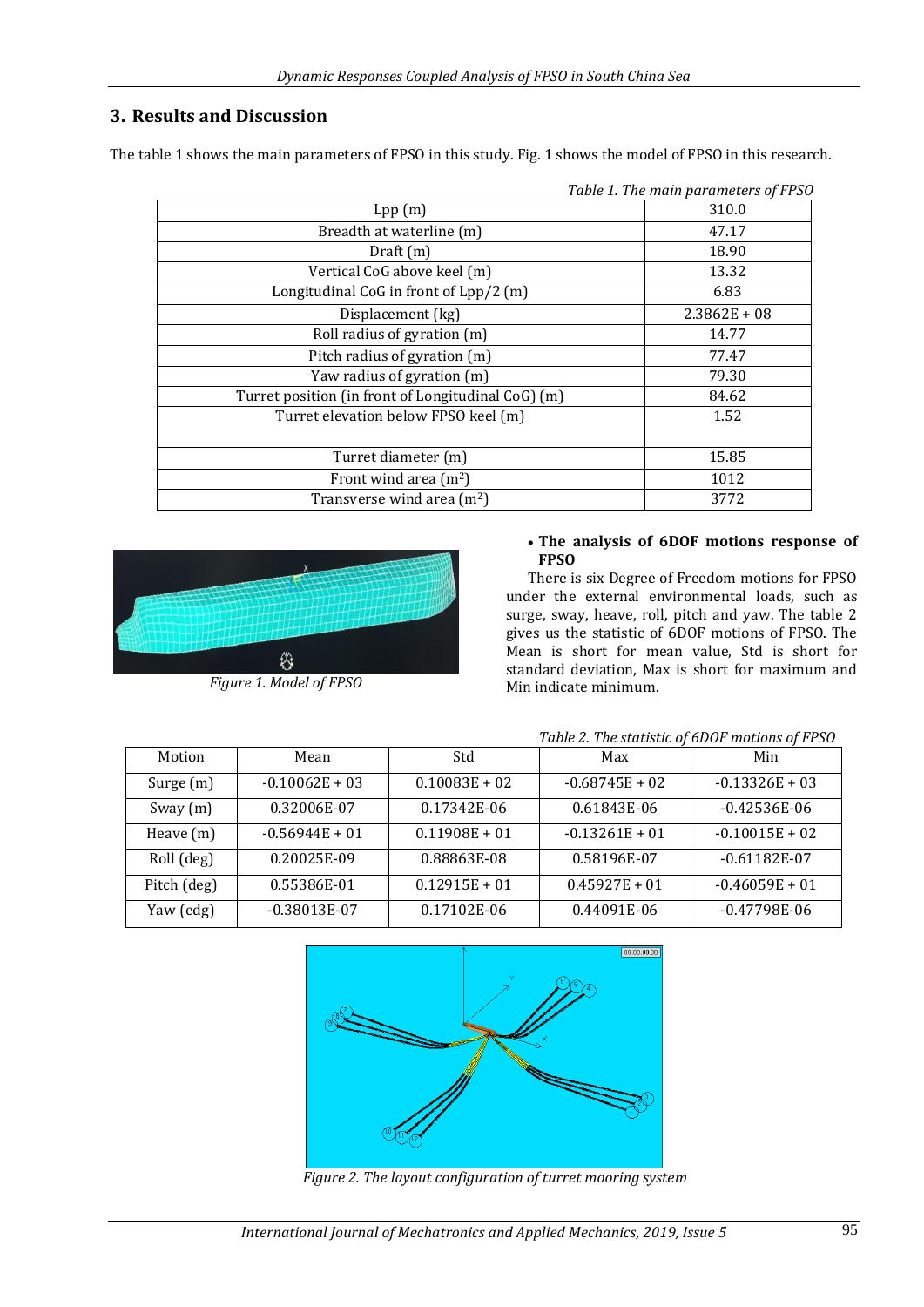

*Figure 3. The mooring force comparison between our program and Ariane software*

Form the table 2 it can be observed that the FPSO undergoes significant slow drift surge motion. Our program estimates the varying drift forces and the damping of hull of hydrodynamic. Form table 2 we can see the amplitude of sway and roll are small, because of the length of FPSO is so long. Form the statistic, it can be seen the angle of yaw is small because of the FPSO has the vane effect with the turret's exist. On account of the vane effect, FPSO can work in head-sea at almost any time, it provide the stability and safety of FPSO.

The hull is moored with 12 mooring lines. The mooring lines are divided into four groups with 90 degrees interval, each group consists of 3 lines with 5 degrees interval to each other. Fig. 2 shows the lay out configuration of the whole mooring system. Tab.2 presents the parameters of mooring lines.

Firstly, we obtained the hydrodynamic coefficients of FPSO by Hydro-STAR, and computed the 6DOF motions' RAO (Response Amplitude Operator). Moreover, we loaded the data from Hydro-STAR such as added mass, damping coefficient and 6DOF motions' RAO into Ariane software to compute the load of FPSO's mooring line at fairlead. Fig. 3 shows the curve of time history that is comparison of our program and Ariane software.

Firstly, the length of single mooring line is 1500 m, the mooring lines are attached at the location of turret. Fig.1 gives us the layout configuration of the mooring system. Using the dynamic response model of the FPSO, the FPSO's response in head irregular waves is simulated and compared with the software

Ariane by BV. In our program, the JONSWAP sea spectrum is used, the significant wave height  $hs =$ 4.2m, spectral peak period  $Tp = 14.0$  s and the spectral peak factor  $\gamma$  = 2.3. The program simulation are 54000 steps and the time step solution of FPSO is 0.2 s. The simulation is performed at heading seas.

During the comparison the irregular wave time history is generated in our program and Ariane software in order to ensure the two methods have the same incident wave time history.

The following Fig. 3 show us the comparison results of mooring system from that of our program with that of Ariane. It can be seen from the comparison that the results from our program agree quite well with that from Ariane software. The mooring tensions of 1# which is in the windward side and is the most loaded lines, the mooring tensions of 8# which is in the leeward side.

From the comparison of 1#, 5#, 8#, 11#mooring lines it is shown that our program can estimates the mooring lines force at fairleads of the FPSO are correctly. From the results of Fig. 3, it can be seen that the most loaded line shows a combination tension response from wave frequency and low frequency range.

#### **The hydrodynamic analysis of FPSO in South China Sea**

In addition, our program is used to compute the hydrodynamic of FPSO in South China Sea. The environment of South China Sea simulated by the JONSWAP sea spectrum, the significant wave height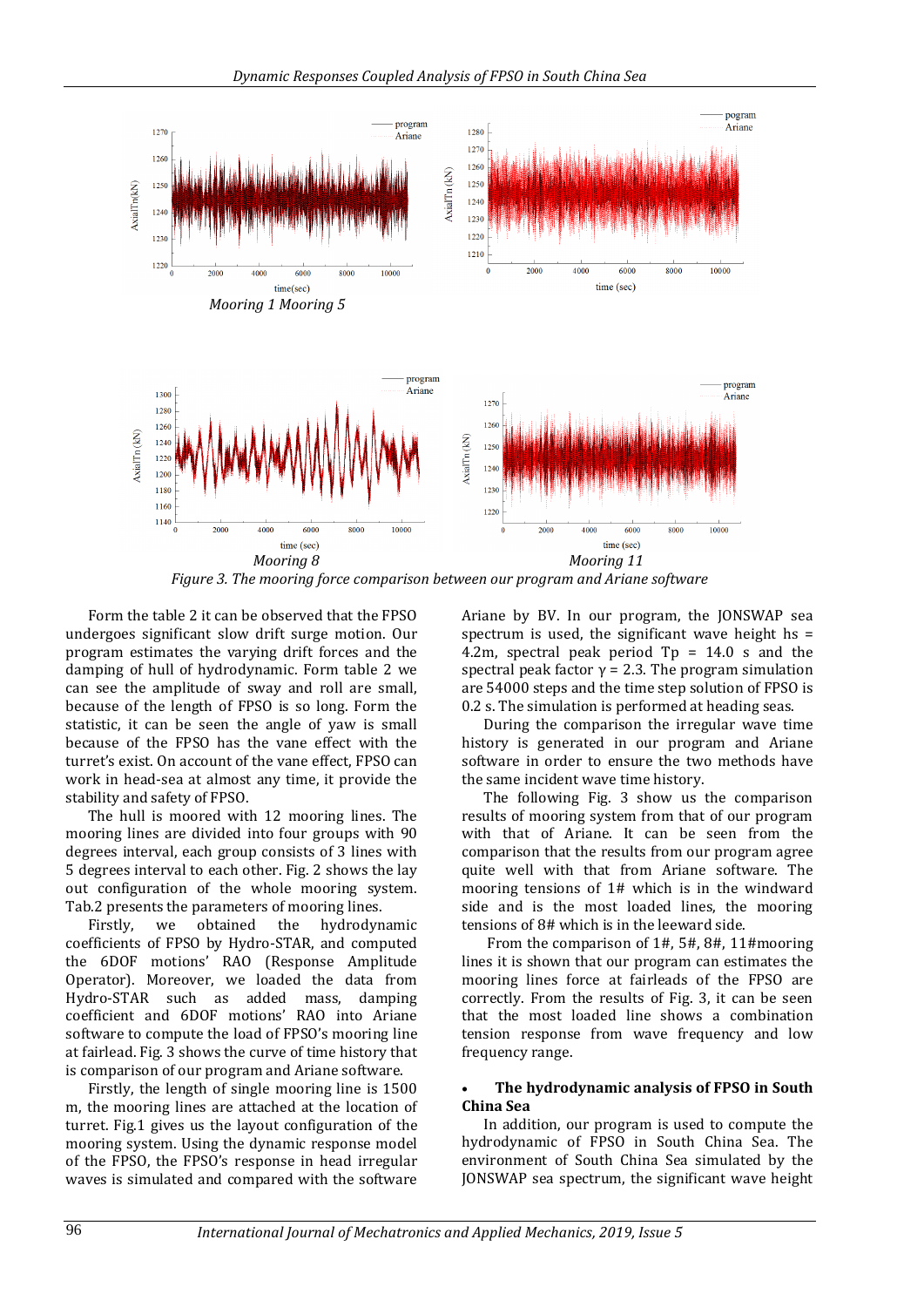hs = 12.9 m, spectral peak period  $Tp = 16.1$  s and the spectral peak factor  $\gamma$  = 2.0. The API wind spectrum, viscous flow load by empirical equation of Ocimf and wave drift damping of floating structure are used in this example. Table 3 provide the statistic of FPSO's 6DOF motions.

From table3 it is shown the sway/roll of FPSO is quite well, and the yaw is pretty good. The mean value of yaw is  $-3.66 \times 10{-8}$  deg, and the stander deviation is  $1.33 \times 10^{-7}$ , while the surge of FPSO is a little large, the mean value is  $-1.01 \times 102$  m. Because of the vane effect, the performance of yaw motion quite well, and the model length let the FPSO has a good commend of sway and roll motion. From the surge statistic shows us the FPSO in the head sea at most time.

It is needed to ensure the equilibrium position and initial form at static load when dynamic analysis of mooring system. To solve the initial position and form, then compute the equilibrium position by it.

Table 4-7 provide the load at fairlead of statistic of mooring lines by static analysis and dynamic analysis, they are mooring 2, mooring 5, mooring 8 and mooring 11. The F\_X F\_Y and F\_Z are force in x y and z directions, respectively, M\_X M\_Y and M\_Z are moment in x y and z directions, respectively, and the Axial Tn indicate the tension of axial direction of mooring line at fairlead in table 4-7.

The mooring 2 and 8 are in head-sea and following-sea, respectively, and mooring 5 and 11 are located on either side of FPSO.

*Table 3. Statistic of FPSO's 6DOF motions*

| Motion      | Mean          | Std          | Max           | Min           |
|-------------|---------------|--------------|---------------|---------------|
| Surge (m)   | $-1.01E + 02$ | $9.25E + 00$ | $-7.24E + 01$ | $-1.30E + 02$ |
| Sway $(m)$  | 2.82E-08      | 1.41E-07     | 6.05E-07      | $-3.32E-07$   |
| Heave $(m)$ | $-5.69E + 00$ | $1.18E + 00$ | $-9.56E-01$   | $-1.03E + 01$ |
| Roll (deg)  | 2.19E-10      | 7.35E-09     | 6.17E-08      | $-4.69E-08$   |
| Pitch (deg) | 5.61E-02      | $1.29E + 00$ | $5.03E + 00$  | $-4.53E + 00$ |
| Yaw (deg)   | $-3.66E-08$   | 1.33E-07     | 3.00E-07      | $-4.15E-07$   |

| Table 4. The statistic of mooring 2 |          |            |            | Static analysis of mooring 2 |               |               |             |
|-------------------------------------|----------|------------|------------|------------------------------|---------------|---------------|-------------|
|                                     | F_X      | $F_Y$      | $F_Z$      | M X                          | $M_Y$         | $M_Z$         |             |
|                                     | (N)      | (N)        | (N)        | $(N \cdot m)$                | $(N \cdot m)$ | $(N \cdot m)$ | AxialTn (N) |
| Mean                                | 923861.4 | 4.5E-06    | $-1058123$ | 0.007299                     | 77604534      | 0.042495      | 1405096     |
| Std                                 | 98610.4  | 0.000131   | 60939.28   | 0.03279                      | 4511886       | 0.190903      | 110853.1    |
| Max                                 | 1292124  | 0.000374   | -888148    | 0.102888                     | 97731850      | 0.599015      | 1819079     |
| Min                                 | 666522.4 | $-0.00037$ | -1280669   | $-0.09132$                   | 63758422      | $-0.53164$    | 1110593     |
| Dynamic analysis of mooring 2       |          |            |            |                              |               |               |             |
|                                     |          |            |            |                              |               |               |             |
|                                     | $F_{X}$  | $F_Y$      | $F_Z$      | M X                          | $M_Y$         | $M_Z$         |             |
|                                     | (N)      | (N)        | (N)        | $(N \cdot m)$                | $(N \cdot m)$ | $(N \cdot m)$ | AxialTn (N) |
| Mean                                | 812026.3 | 0.000859   | -997083    | 0.012448                     | 74013755      | 0.072474      | 1285937     |
| Std                                 | 90642.98 | 0.019399   | 103311.5   | 0.287824                     | 7573709       | 1.67572       | 137170.8    |
| Max                                 | 1051843  | 0.437108   | $-805420$  | 6.485114                     | 96949361      | 37.75656      | 1651546     |

| Table 5. The statistic of mooring 5 |            |          | Static analysis of mooring 5 |                               |               |               |             |
|-------------------------------------|------------|----------|------------------------------|-------------------------------|---------------|---------------|-------------|
|                                     | $F_{X}$    | $F_Y$    | $F_Z$                        | $M_X$                         | $M_Y$         | $M_Z$         | AxialTn (N) |
|                                     | (N)        | (N)      | (N)                          | $(N \cdot m)$                 | $(N \cdot m)$ | $(N \cdot m)$ |             |
| Mean                                | 6292.811   | 782581.1 | -969324                      | 11613503                      | 83622505      | 67614223      | 1245831     |
| Std                                 | 4135.45    | 15059.07 | 12421.77                     | 223476.5                      | 1387579       | 1301088       | 19124.04    |
| Max                                 | 19413.27   | 838028.2 | $-927225$                    | 12436338                      | 88460944      | 72404796      | 1316143     |
| Min                                 | $-6656.44$ | 731777.6 | $-1014840$                   | 10859580                      | 78487256      | 63224853      | 1181226     |
|                                     |            |          |                              | Dynamic analysis of mooring 5 |               |               |             |
|                                     | $F_{X}$    | $F_Y$    | $F_Z$                        | M X                           | $M_Y$         | $M_Z$         | AxialTn (N) |
|                                     | (N)        | (N)      | (N)                          | $(N \cdot m)$                 | $(N \cdot m)$ | $(N \cdot m)$ |             |
| Mean                                | 1736.631   | 779980.6 | $-966252$                    | 11574912                      | 83446018      | 67389543      | 1241802     |
| Std                                 | 7111.958   | 71565.83 | 88317.96                     | 1062037                       | 7721270       | 6183216       | 113645.3    |
| Max                                 | 40820.68   | 974443.9 | -738368                      | 14460748                      | $1.04E + 08$  | 84190982      | 1549099     |
| Min                                 | $-26800.2$ | 596673   | -1204549                     | 8854627                       | 63903322      | 51551947      | 949321.8    |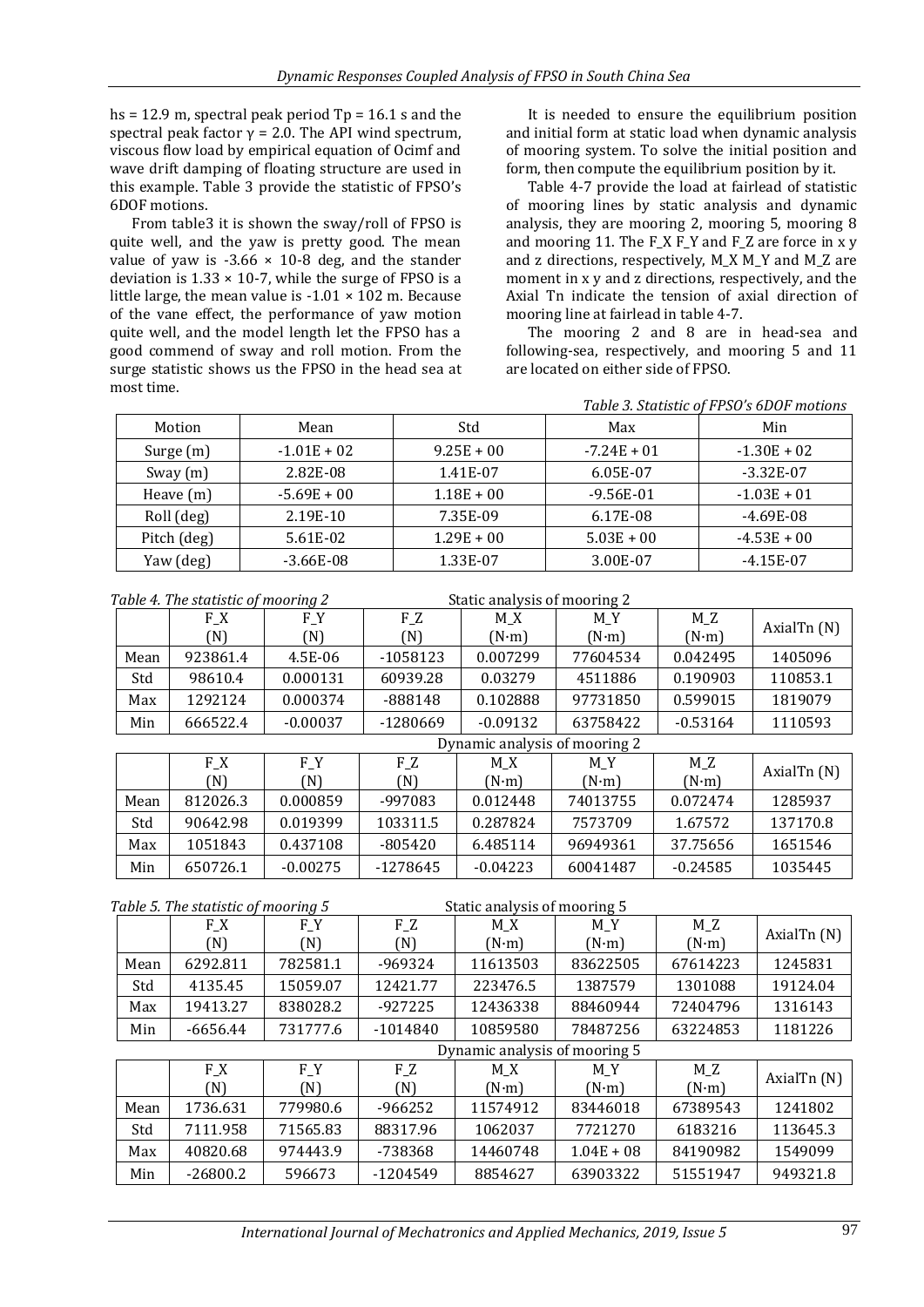#### *Dynamic Responses Coupled Analysis of FPSO in South China Sea*

| Table 6. The statistic of mooring 8 |            |            |            | Static analysis of mooring 8 |                      |             |          |
|-------------------------------------|------------|------------|------------|------------------------------|----------------------|-------------|----------|
|                                     | F X<br>(N) | F Y<br>(N) | F Z<br>(N) | M X<br>$(N \cdot m)$         | M Z<br>$(N \cdot m)$ | AxialTn (N) |          |
| Mean                                | $-669075$  | 1.72E-05   | $-892420$  | $-0.00718$                   | 87019072             | $-0.04179$  | 1115735  |
| Std                                 | 73428.29   | 0.000101   | 51105.04   | 0.022889                     | 5266036              | 0.133262    | 84930.38 |
| Max                                 | $-447023$  | 0.000492   | -727864    | 0.053329                     | $1.05E + 08$         | 0.310481    | 1441743  |
| Min                                 | -952639    | $-0.00018$ | $-1082213$ | $-0.10759$                   | 70947295             | $-0.62637$  | 854175   |

| Dynamic analysis of mooring 8 |                |            |            |                      |                      |                      |               |  |
|-------------------------------|----------------|------------|------------|----------------------|----------------------|----------------------|---------------|--|
|                               | $F_{X}$<br>(N) | F Y<br>N)  | F Z<br>(N) | M X<br>$(N \cdot m)$ | M Y<br>$(N \cdot m)$ | M Z<br>$(N \cdot m)$ | AxialTn $(N)$ |  |
| Mean                          | -763986        | 0.000474   | -952906    | 0.007309             | 93649022             | 0.042551             | 1221521       |  |
| Std                           | 127094.8       | 0.010575   | 117702.9   | 0.157037             | 11690709             | 0.914278             | 172035.4      |  |
| Max                           | -562398        | 0.151539   | -699537    | 2.252462             | $2.92E + 08$         | 13.11391             | 4272386       |  |
| Min                           | -3177532       | $-0.03517$ | -2855971   | $-0.52115$           | 69600853             | $-3.03418$           | 912921.1      |  |

*Table 7. The statistic of mooring 11* Static analysis of mooring 11

|      | F_X      | $F_Y$    | $F_Z$     | $M_X$         | M Y          | $M_Z$         | AxialTn (N) |
|------|----------|----------|-----------|---------------|--------------|---------------|-------------|
|      | (N)      | (N)      | N)        | $(N \cdot m)$ | $(N\cdot m)$ | $(N \cdot m)$ |             |
| Mean | 6292.811 | -782581  | -969324   | $-1.2E + 07$  | 83622505     | $-6.8E + 07$  | 1245831     |
| Std  | 4135.45  | 15059.07 | 12421.77  | 223476.6      | 1387579      | 1301088       | 19124.04    |
| Max  | 19413.27 | -731778  | $-927225$ | $-1.1E + 07$  | 88460944     | $-6.3E + 07$  | 1316143     |
| Min  | -6656.44 | -838028  | -1014840  | $-1.2E + 07$  | 78487256     | $-7.2E + 07$  | 1181226     |

Dynamic analysis of mooring 11

|      | F X<br>N)  | F Y<br>N) | F Z<br>(N) | M X<br>(N·m) | M Y<br>$(N \cdot m)$ | $M_Z$<br>$(N \cdot m)$ | AxialTn (N) |
|------|------------|-----------|------------|--------------|----------------------|------------------------|-------------|
| Mean | 1736.63    | -779981   | $-966252$  | $-1.2E + 07$ | 83446017             | $-6.7E + 07$           | 1241802     |
| Std  | 7111.957   | 71565.8   | 88317.93   | 1062037      | 7721268              | 6183214                | 113645.2    |
| Max  | 40820.66   | -596673   | -738368    | -8854627     | $1.04E + 08$         | $-5.2E + 07$           | 1549099     |
| Min  | $-26800.2$ | -974444   | $-1204549$ | $-1.4E + 07$ | 63903322             | $-8.4E + 07$           | 949321.8    |

It can be seen from table 4-7, the force is maximum at the fairlead when motion in the same direction with wind and wave, while the moment is the minimum, such as the force in x-axis direction in table 4 and table 6. However, the force is the minimum when motion direction and wind/wave direction angle of 90 degrees, such as force of y-axis direction in table 4 and table 6.

The force of Single Point Moored (SPM) FPSO in zaxis direction has a little change form numerical. From the numerical on the table 4 and table 6, it can be obtained that the z-axis direction's moment of mooring 2 and mooring 8 is minimum on the wave direction while the motion of mooring 5 and mooring 11 is larger than mooring 2 and mooring 8. It is not hard to see that the z-axis direction's displacement of mooring 2 and mooring 8 is negligibly small.

The statistic of four classic mooring lines is provided by table 4-7 and the force analysis at fairlead by static analysis and dynamic analysis. Based on the environment of South China Sea, the

effect of FPSO with the wave/wind/current and mooring line are considered.

Compared with the static analysis, dynamic analysis can not only consider the linear and weak nonlinear factors on the influence of the mooring system, but also to consider strongly nonlinear factors.

To estimate the loads of floating structure in the actual state of sea more accuracy, it must be used the dynamic analysis.

# **4. Conclusion**

The research develops a program to perform the dynamic coupled analysis of Single Point Moored FPSO with wind/wave/current and its mooring lines. Via comparison with the Ariane software, it can be concluded that the program in this research seems to be properly established.